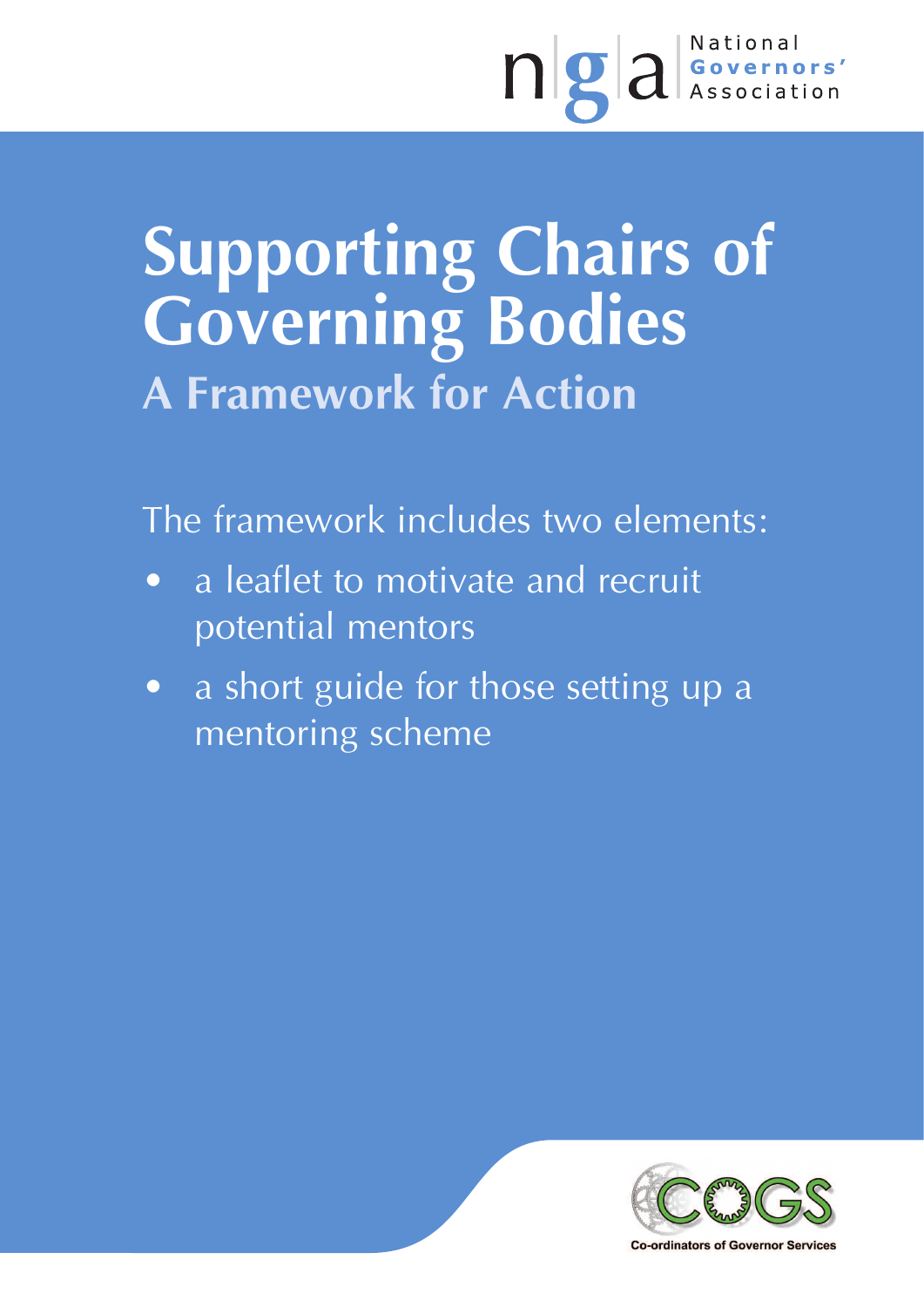## **Supporting Chairs of Governing Bodies**

## **Xshire's Recruitment Leaflet**

## We need mentors – do you fit the bill?

How would you like to take on a new role which will not only help improve our schools, but is also personally rewarding? Becoming a mentor in [Xshire LA/Governors' Association/Diocesan Board's] could be just what you are looking for. Too often the skills and knowledge of experienced governors are not fully appreciated or utilised, but we want to change all that. Our scheme supports Chairs of Governors who want some extra help - generally because they are new to the post or because they are facing some problems they have not encountered before. We need people just like you to act as their mentors: knowledgeable, willing and ready to provide support when called on. Interested? - read on!"

## What is mentoring?

Mentoring is a process in which a more skilled or experienced person supports a less skilled or experienced person in developing confidence and expertise in a role. Support is offered in a nonjudgemental way in the context of an on-going supportive relationship. Mentoring usually takes place face-to-face, although telephone and email can also be used.

"Mentoring concerns activities that give people the tools and confidence to take control of their own pathway. It is about empowering people to plan their own future and capitalise on their own potential."

(European Community)

Mentoring activities include:

- listening
- exploring problems
- discussing current issues
- acting as a sounding board
- identifying options
- comparing experiences
- looking ahead
- focusing on priorities

(Thurrock Governor Services)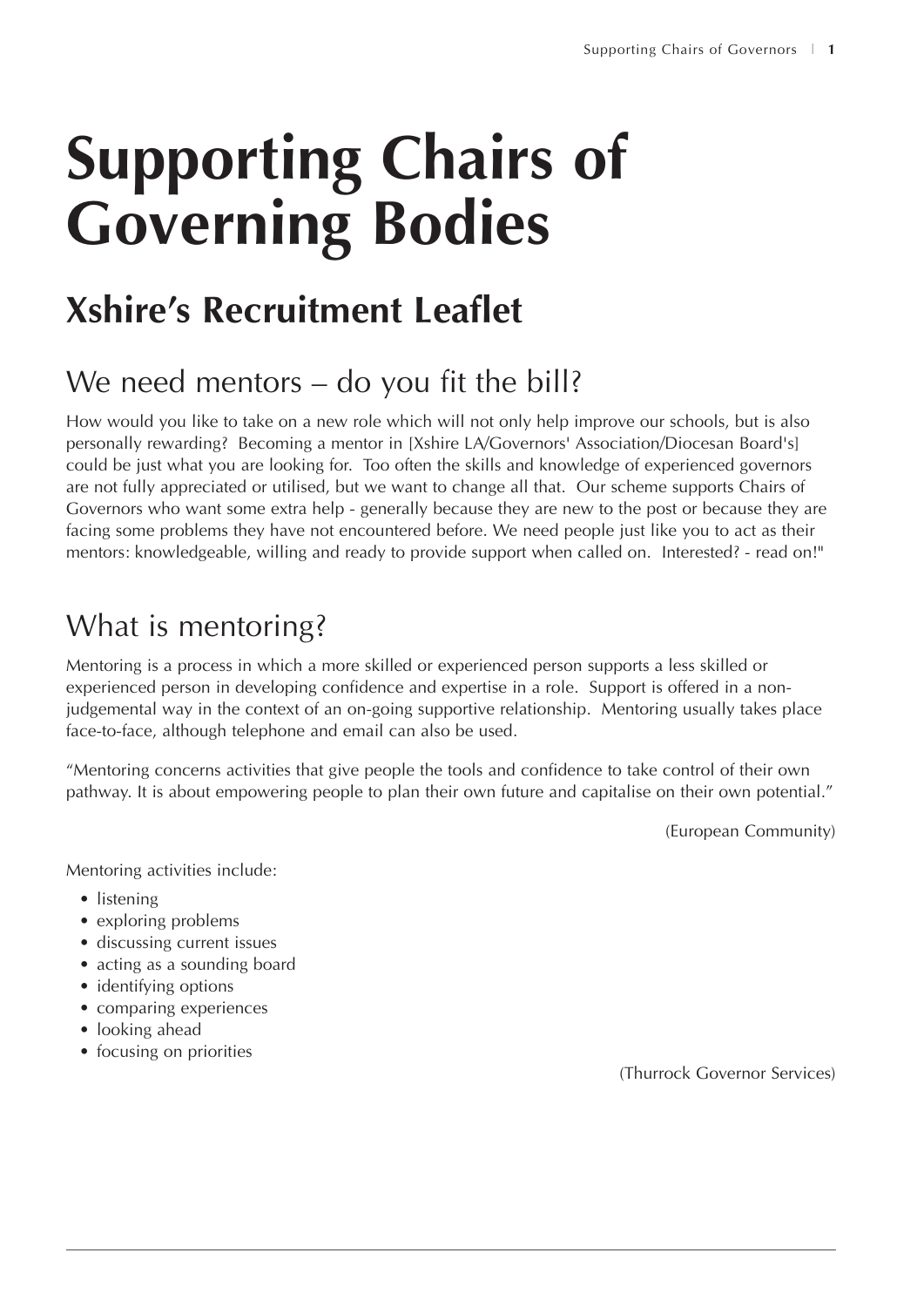## What mentoring is not

- Coaching
- Providing professional or legal advice
- Appointment as an additional governor by the local authority
- Counselling
- Directional

## Experience, skills and qualities needed by mentors

A range of skills, and qualities and experiences are needed to be an effective mentor. These might include:

- empathy
- enthusiasm
- tact
- sensitivity
- listening skills
- ability to develop a relationship
- ability to maintain confidentiality
- a non-judgemental approach
- ability to ask open questions
- ability to build confidence in the mentee
- recent positive experience of chairing a governing body
- recent experience of dealing effectively with challenging issues as a chair
- undertaken leadership training e.g. Taking the Chair

### Situations where you may be required to provide mentoring

Mentoring can be a useful tool for supporting all chairs in a range of situations. It may be particularly useful to:

- a new chair
- a chair of a new school or fresh start school.
- where the chair is supporting a new headteacher who has little experience of working with a governing body

Mentoring can also be useful in certain new or challenging situations, such as:

- where a chair is asked to take over from an Interim Executive Board
- where chairs are leading the governance of extended services
- where the chair is attempting to implement training or change within the governing body.

In addition, there may be difficult situations where a range of support services may be appropriate, one of which may be mentoring. These may include:

- support for chairs in schools which have been identified as a local authority cause for concern or have been placed in an Ofsted category
- where there is potential breakdown of relationships between the chair and the headteacher
- where there is potential breakdown of relationships between the chair and other members of the governing body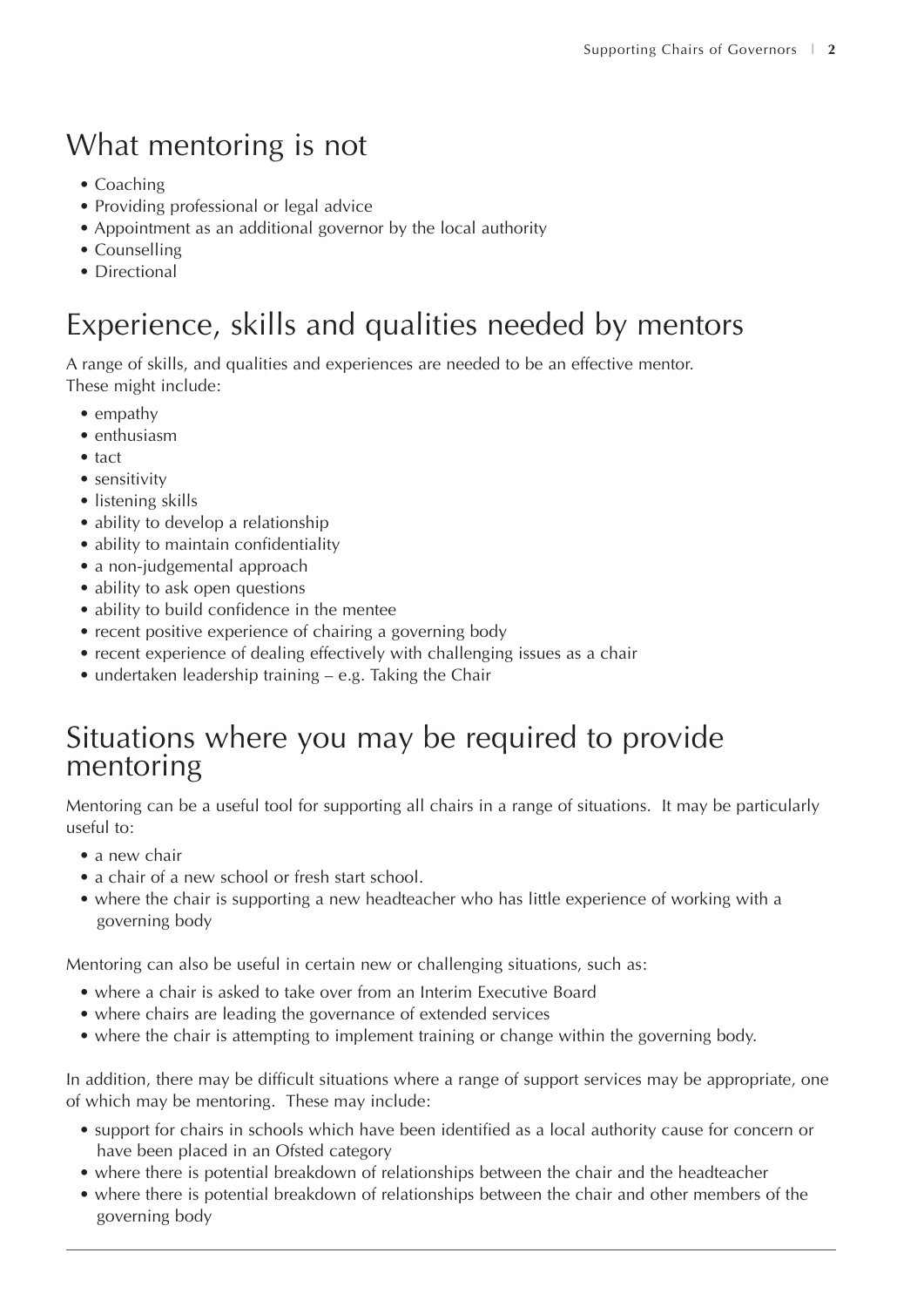## What will we do for you?

We will provide training and support:

- training courses for new mentors
- refresher training for experienced mentors
- sessions where mentors can come together to share practice and experience.
- a named co-ordinator who you can contact with your queries.

You can decide at any time that you do not wish to continue as a mentor

### Mentoring in practice

How do you pick a mentor for someone, is it just the next person on the list?

No, an important part of mentoring is ensuring that the right mentor is matched with the right mentee.

When scheme organisers are approached for mentoring assistance we will look at a number of factors. These may include:

- geography and accessibility
- experience of a similar type of school e.g. primary, special, fresh start, faith school etc.
- experience of challenges similar to those faced by the mentee
- any potential conflict of interest that might exist between a mentor and mentee
- whether it may be desirable to provide a mentor who is outside the immediate geographical area of the chair's school

The mentee will also be consulted about the proposed mentor.

## What will I have to do?

Agree to undertake the training – it is important that all mentors have a shared understanding of what is required.

Agree to abide by a Scheme's Code of Practice, which is set out below:-

- the initial contact between the chair of governors and the mentor should take place as soon as possible after a link is agreed
- the nature or frequency of contact will be mutually agreed
- chair and mentor will maintain total confidentiality in all matters.
- should either partner feel that there is a mismatch, an alternative mentor can be found
- mentors cannot provide professional or legal advice
- in exceptional circumstances it may be necessary to provide a mentor outside the mentee's immediate geographical area
- should a mentor behave in a way contrary to this Code of Practice, Xshire LA/Association/Diocesan Board reserves the right to withdraw that mentor from the scheme.

[Based on Essex School Governors' Association's Code of Practice.]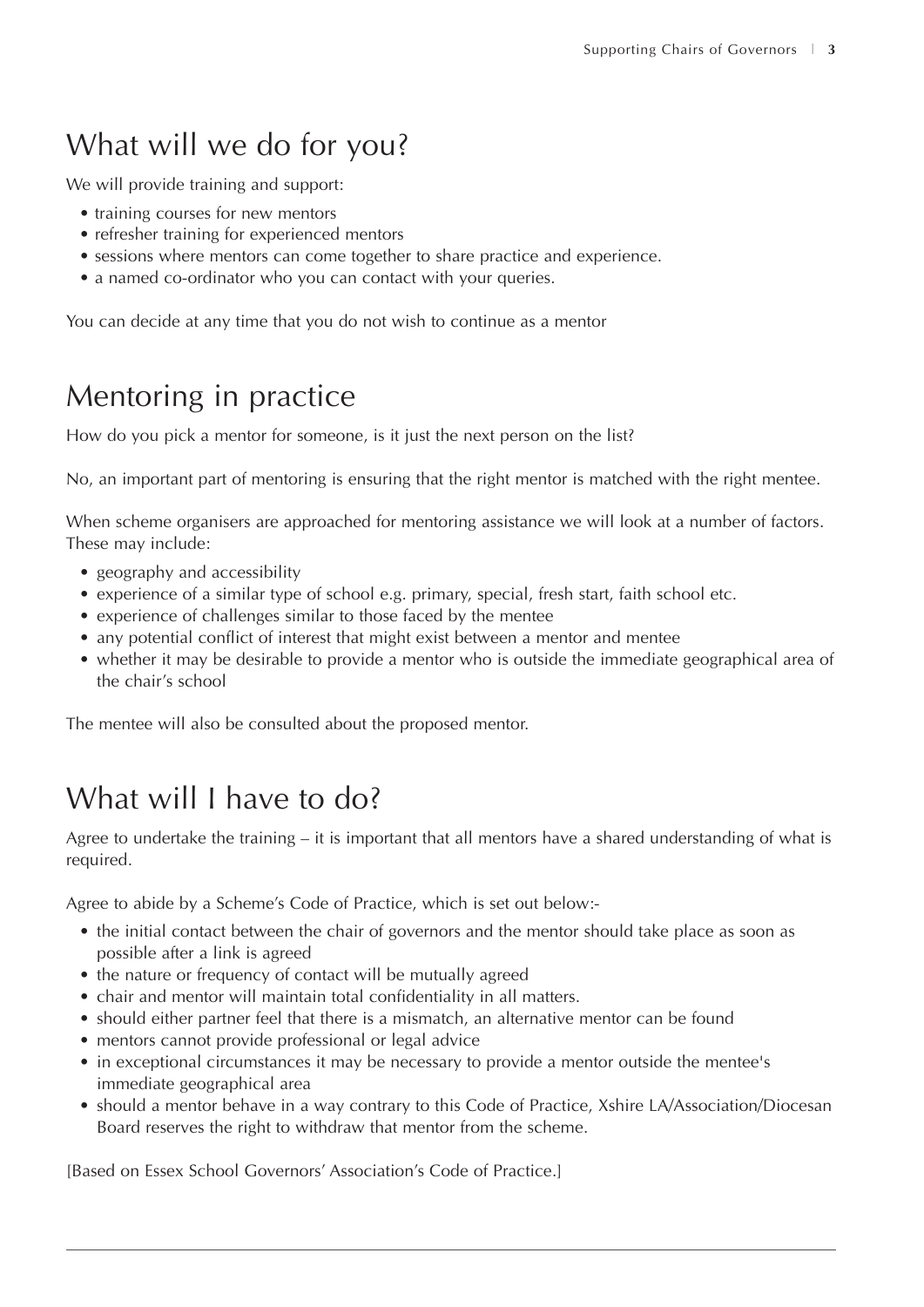## What will I get out of the scheme?

Benefits frequently reported by mentors include:

- increased self-confidence
- increased motivation
- sense of satisfaction from helping others and seeing them progress
- greater understanding of their own role
- the chance to build networks with other governors

## How do we know if the scheme is working well?

At regular intervals we will ask you for feedback on how you think the scheme is working. We will seek feedback about:

- whether you think the scheme is effective
- the organisation of the scheme:
	- is the training sufficient?
	- do you need more support?
	- would you like additional sessions with the other mentors?

We will also seek feedback from mentees.

Any information provided in this way will be treated in confidence.

In this way we will constantly seek to improve and refine the scheme so as to provide the best service possible for mentees and mentors.

## Still interested?

Contact xxxx to express an interest and find out more.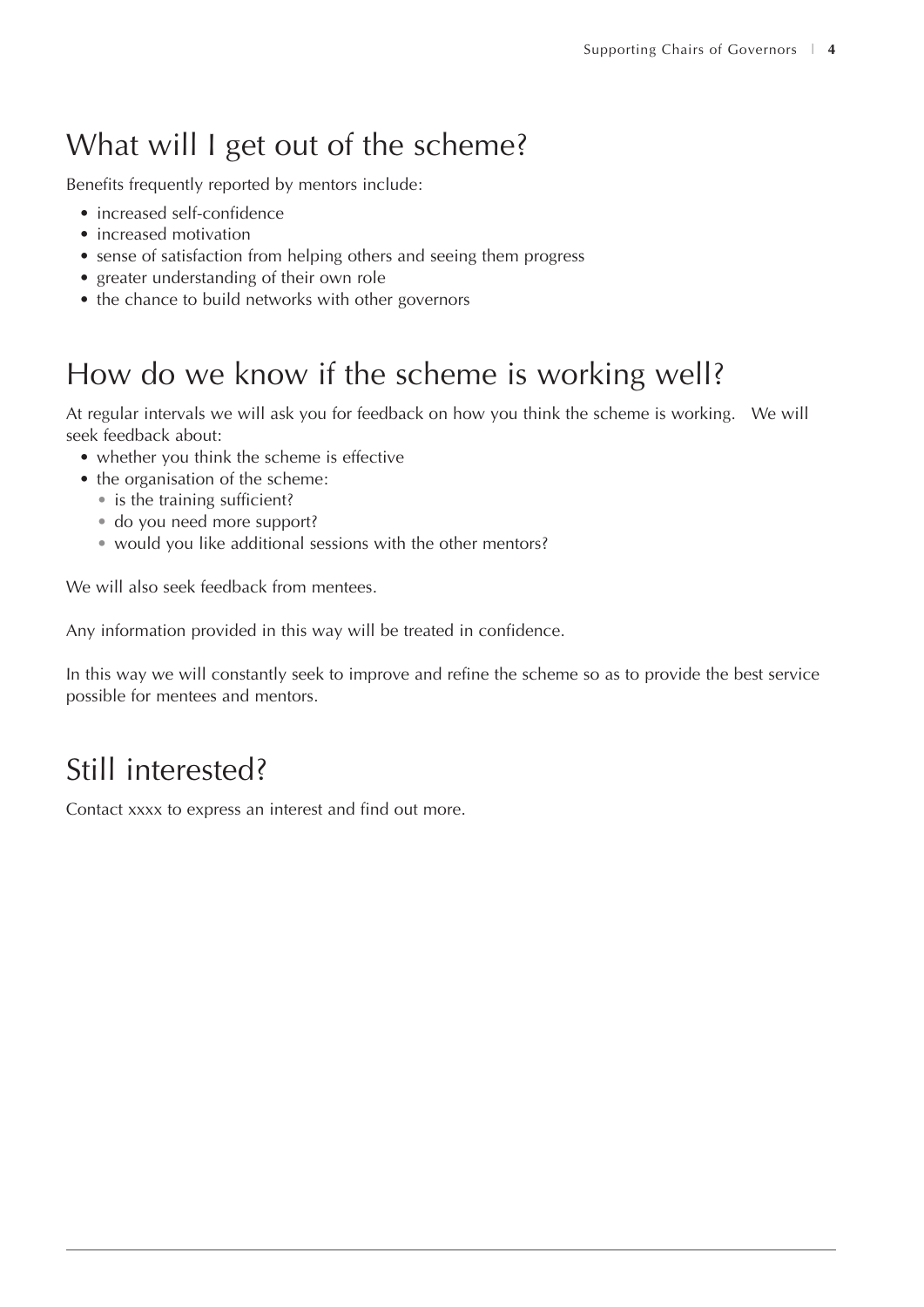## **Supporting Chairs of Governing Bodies**

## **Issues to consider before setting up a mentoring scheme**

## Introduction

This framework provides guidance for those involved in setting up a mentoring scheme to support chairs of governors. It aims to give practical support as well as highlighting good practice and guiding principles.

## What is mentoring?

Mentoring is a process in which a more skilled or experienced person supports a less skilled or experienced person in developing confidence and expertise in a role. Support is offered in a nonjudgemental way in the context of an on-going supportive relationship. Mentoring usually takes place face-to-face, although telephone and email can also be used.

"Mentoring concerns activities that give people the tools and confidence to take control of their own pathway. It is about empowering people to plan their own future and capitalise on their own potential."

(European Community)

Mentoring activities include:

- listening
- exploring problems
- discussing current issues
- acting as a sounding board
- identifying options
- comparing experiences
- looking ahead
- focusing on priorities

(Thurrock Governor Services)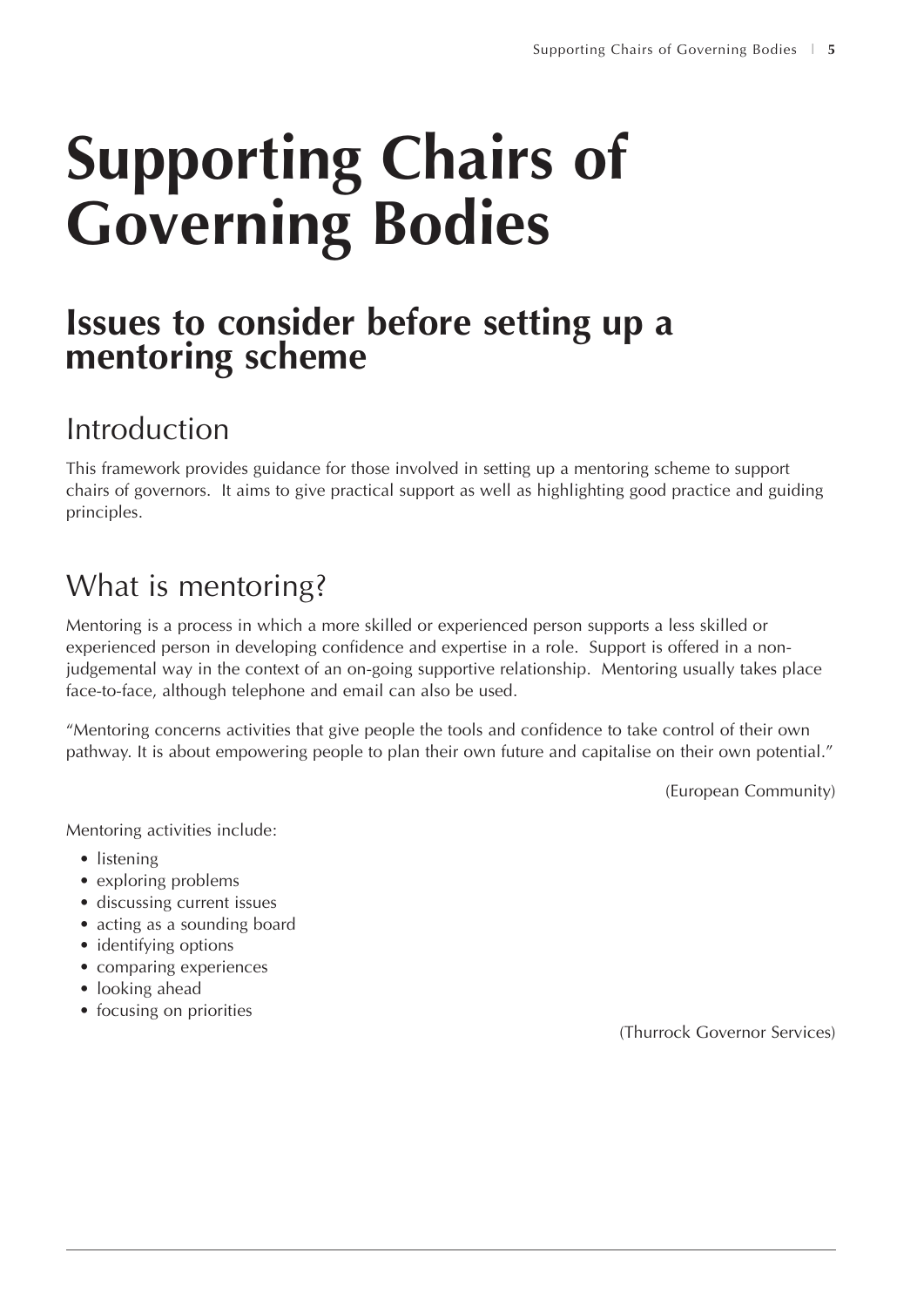## What mentoring is not

#### **A coach**

• There is often confusion between the terms coaching and mentoring and in some cases they are used interchangeably. However, coaching is more usually defined as directly concerned with the improvement of performance or skills by a form of tutoring or instruction.

#### **A legal adviser**

• The mentor should not be providing professional or legal advice but should be able to decide whether it is appropriate to refer a mentee for advice elsewhere. Mentors are not appointed to provide professional or legal advice and do not carry professional liability insurance.

#### **An additional governor**

• Section 64 of the Education and Inspections Act 2006 provides local authorities with the power to appoint additional members to a governing body if a school is "eligible for intervention" (that is, has either been issued with a warning notice by the LA or has been placed in an Ofsted Category). This is a formal mechanism to improve the skills and effectiveness of a governing body and while additional governors may undertake some mentoring that it is not the prime purpose of their appointment.

#### **A counsellor**

• Counselling is primarily a remedial activity intended to help individuals to come to terms with issues in their personal or working lives. The close friendship that so often develops between a mentor and the colleague being mentored, and sometimes between coach and learner, is specifically avoided within the counselling role; it is essential that the counsellor does not become closely involved. Counsellors are specially trained to help people think about issues that may be troubling them, so that they can understand them better and explore ways of resolving them.

#### **A director**

• The mentor should respond to the mentee's requests/needs and must not impose their own agenda or views.

## Experience, skills and qualities needed by mentors

A range of skills, and qualities and experiences are needed to be an effective mentor. These might include:

- empathy
- enthusiasm
- tact
- sensitivity
- listening skills
- ability to develop a relationship
- ability to maintain confidentiality
- a non-judgemental approach
- ability to ask open questions
- ability to build confidence in the mentee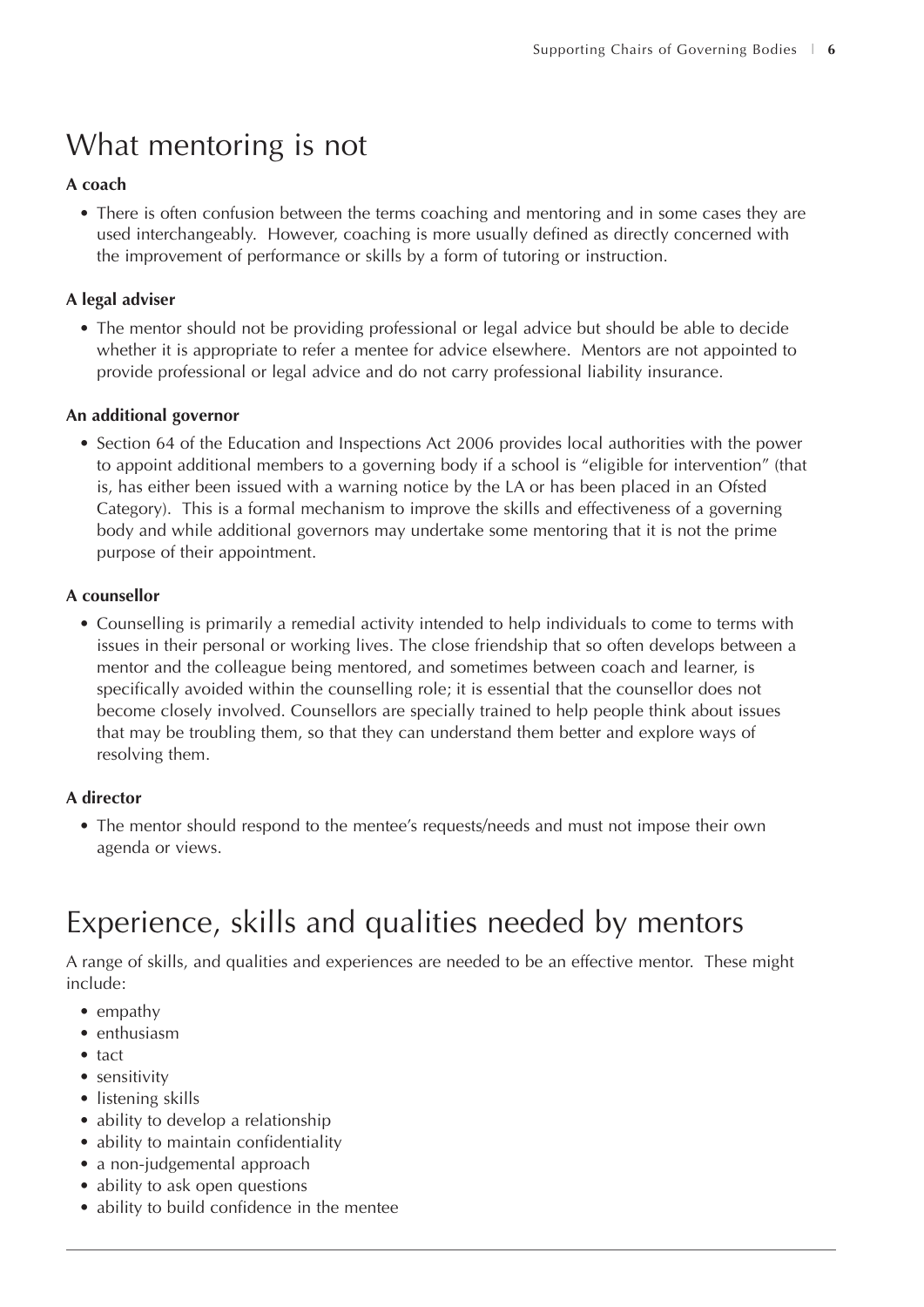- recent positive experience of chairing a governing body
- recent experience of dealing effectively with challenging issues as a chair
- recent leadership training, such as 'Taking the Chair'.

## Situations where mentoring of chairs could be useful

Mentoring can be a useful tool for supporting all chairs in a range of situations. It may be particularly useful to:

- a new chair
- a chair of a new school or fresh start school.
- where the chair is supporting a new headteacher who has little experience of working with a governing body

Mentoring can also be useful in certain new or challenging situations, such as:

- where a chair is asked to take over from an Interim Executive Board
- where chairs are leading the governance of extended services
- where a chair is attempting to implement training or change within the governing body.

Finally, there may be difficult situations where a range of support services may be appropriate, one of which may be mentoring. These may include:

- support for chairs in schools which have been identified as a local authority cause for concern or have been placed in an Ofsted category
- where there is potential breakdown of relationships between the chair and the headteacher
- where there is potential breakdown of relationships between the chair and other members of the governing body

## Good practice in developing mentoring schemes

It is recommended that the following issues are considered when developing a mentoring scheme:

#### **Aims and Objectives**

It is important that you decide at the outset what your objectives for the scheme are.

- What do you hope to gain by the use of mentors?
- What support, funding and time will be allocated to the programme? • Will it be enough?
- How will you manage demand?
- Is there enough call for a mentoring programme?
- Will you have to restrict the programme to new chairs or chairs of a new school?
- How will you measure success for the individuals involved?
- How will you measure success for the scheme as a whole?

Mentoring projects which fail usually do so because they fail to set realistic objectives, are underresourced or do not target their programme effectively.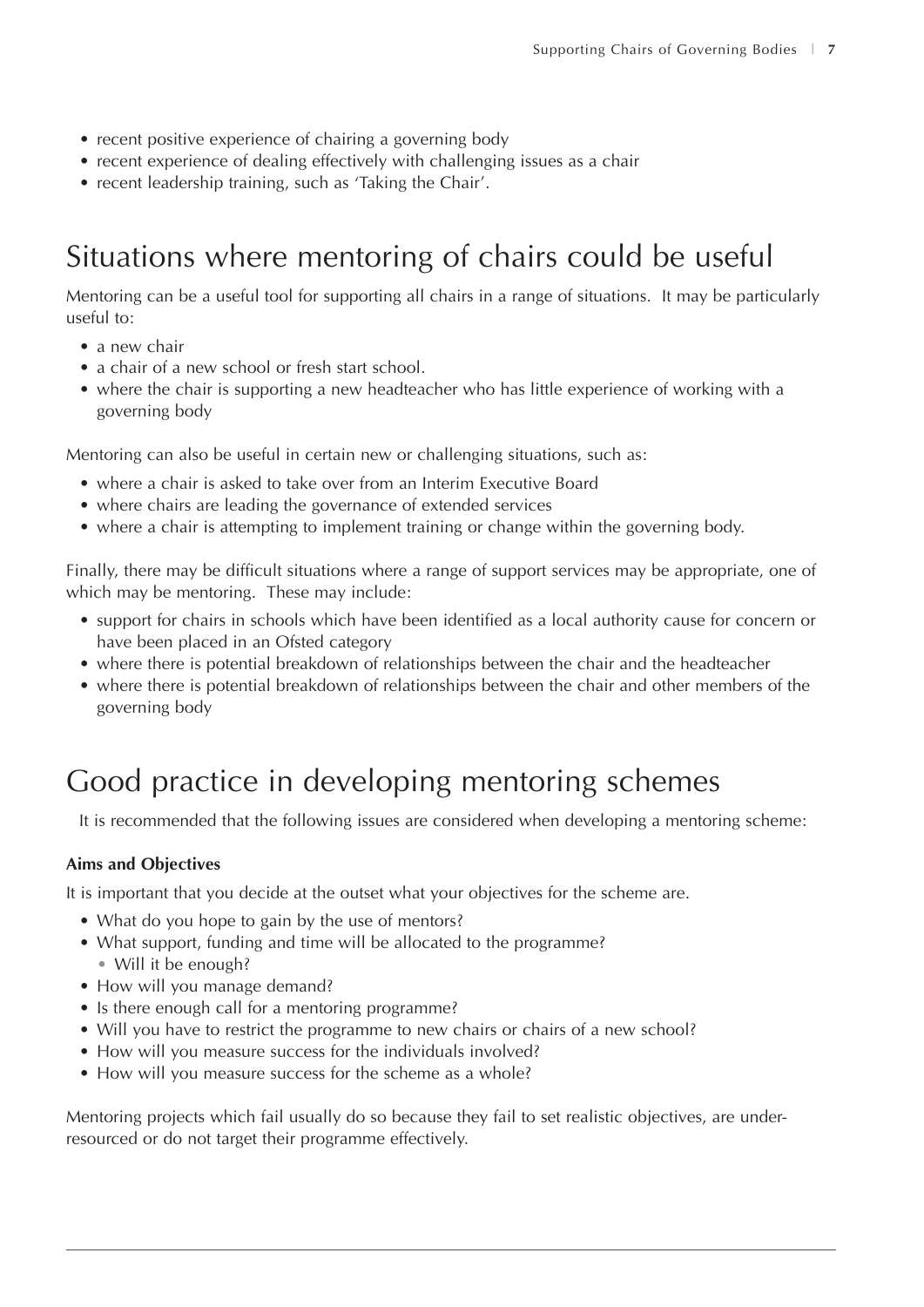#### **Covering the costs of the scheme**

The costs of the scheme need to be identified and decisions made about whether the scheme will be self-financing.

#### **Identification, nomination and referral**

How will you identify those requiring mentoring? Will they be?

- Self-nominating
- Referred
- Both

Remember, mentoring can only be effective if all involved are willing participants.

#### **Selection of mentors**

How are mentors to be recruited – not everyone who has the relevant governor experience will be a suitable mentor. As with mentees you will need to decide whether potential mentors can be selfnominating or must be nominated by governor services/governor associations/others. Whichever method you choose you will need to consider what qualities and skills the mentor will need, as well as what experience. Criteria you may wish to consider setting for mentors could include:

- recent effective experience as a chair of governors
- at least 3 years' experience as a chair of governors
- undertaken leadership training e.g. Taking the Chair
- good interpersonal skills
- good listening skills
- appropriate references or recommendation
- attendance at a training course for mentors
- agreement to comply with a Code of Practice for mentoring linked to the scheme.

You will also need to establish a means of dealing with those applicants/nominees who are not deemed suitable to be mentors in a fair way.

#### **Training for mentors**

It is recommended that you ensure training is available for potential mentors so that they have an opportunity to develop a shared understanding of your scheme and of the skills and techniques required. Training also provides an opportunity for potential mentors to consider whether they really do want to commit themselves to the role having gained an in-depth understanding of what is involved.

Training may be devised and delivered by a range of suitable providers, for example, your local authority HR department who may have experience of supporting mentoring across a range of services. Various voluntary organisations also have expertise in providing training for mentors. The Mentoring and Befriending Foundation can provide training packs, guides and DVDs about mentoring. They can be contacted via their website at: [http://www.mandbf.org.uk/.](http://www.mandbf.org.uk/)

Training should cover the skills and qualities needed by mentors, the principles covered by your Code of Practice, strategies for dealing with difficult situations, and sources of support. A half day workshop may be appropriate.

See the section entitled "Support and Recognition" for the ongoing training needs of mentors.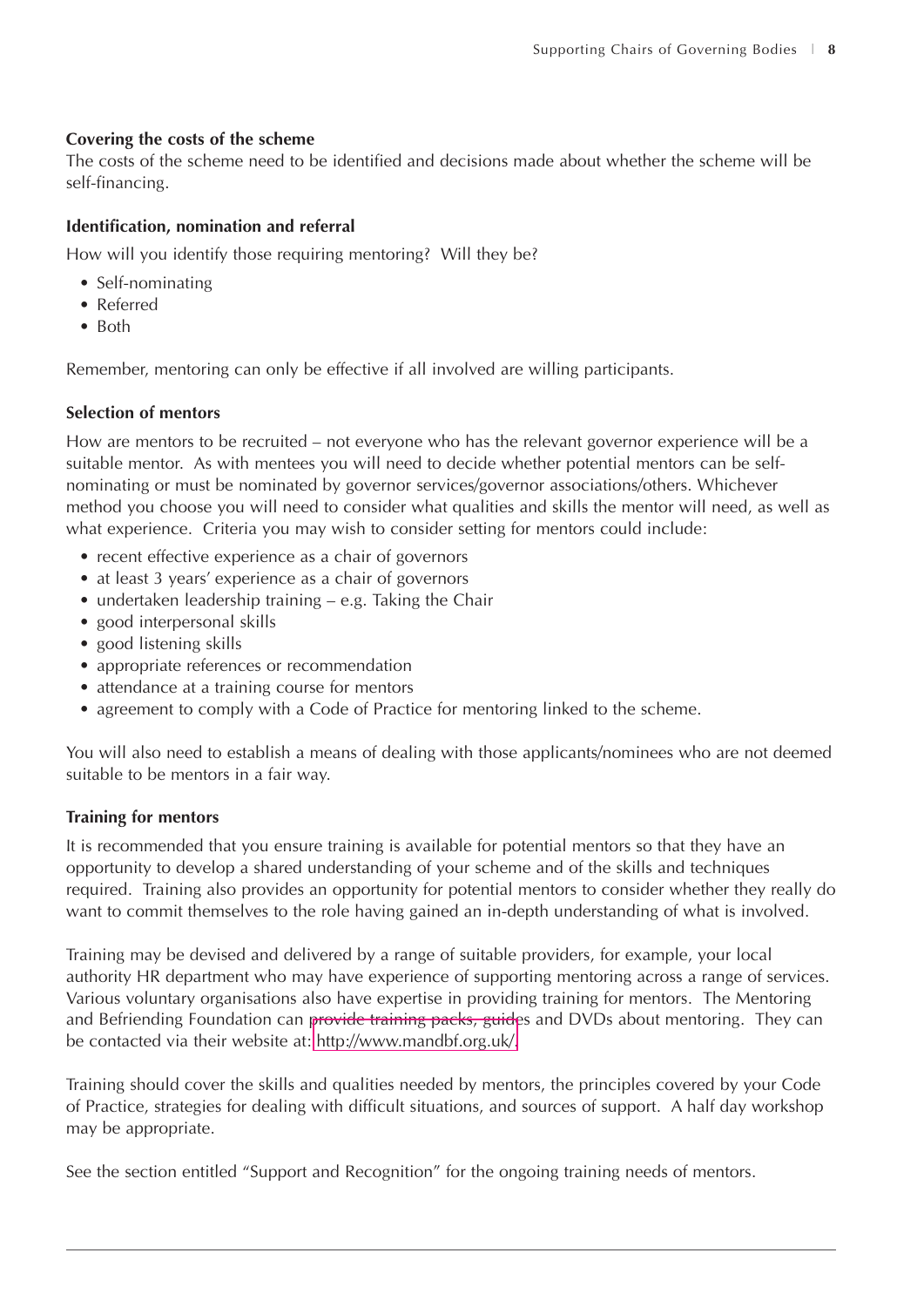#### **Training/information for mentees**

Mentees will need to be provided with clear information about the role of the mentor, what the mentoring relationship can and cannot do for them and what the boundaries are. Mentees will also need to know what is expected of them in the process and to set realistic goals of what they hope to get out of the process. While the mentoring process should not be subject to rigid timescales, nor is it intended to be an indefinite arrangement. Without clear goals being set at the beginning there is a danger of this occurring.

#### **Matching of mentors and mentees**

Factors to consider when matching a mentor to a mentee include geography and accessibility, experience of a similar type of school e.g. primary, special, fresh start, faith etc, experience of challenges similar to those facing the mentee and whether any conflict of interest exists between the mentor and mentee. The mentee should be given the opportunity to ask for an alternative mentor if not content with the suggested mentor. When developing your mentoring scheme it is recommended that you consider carefully who will be responsible for such matching, and the skills and knowledge required for this role. It may be desirable for such a person to take part in the training for mentors.

Even with the best matching criteria mentoring is based on human relationships and some combinations which look ideal on paper just do not work in practice. You will need to have plans in place to deal with mentor/mentee relationships which do not work.

#### **Dealing with sensitive situations**

Mentors may be asked for help in dealing with difficult or sensitive situations. In such circumstances mentors need to be especially careful that they do not try to give professional or legal advice. Training for mentors should address such issues to ensure that they know where to direct mentees for appropriate advice. This may be to their local authority or to GovernorLine.

#### **Code of Practice**

It is always best that you adopt a Code of Practice so that mentors, mentees and scheme co-ordinators have a shared understanding of the underpinning principles. The following is an example of such a code:

- the initial contact between the chair of governors and the mentor should take place as soon as possible after that link is agreed
- the nature or frequency of contact will be mutually agreed
- chair and mentor will maintain total confidentiality in all matters
- should either partner feel that there is a mismatch, an alternative mentor can be found
- mentors cannot provide professional or legal advice
- in exceptional circumstances it may be necessary to provide a mentor who is outside the immediate geographical area of the chair's school
- should a mentor behave in a way contrary to this Code of Practice, [scheme organiser] reserves the right to withdraw that mentor from the scheme.

(Based on the Essex School Governors' Association Code of Practice)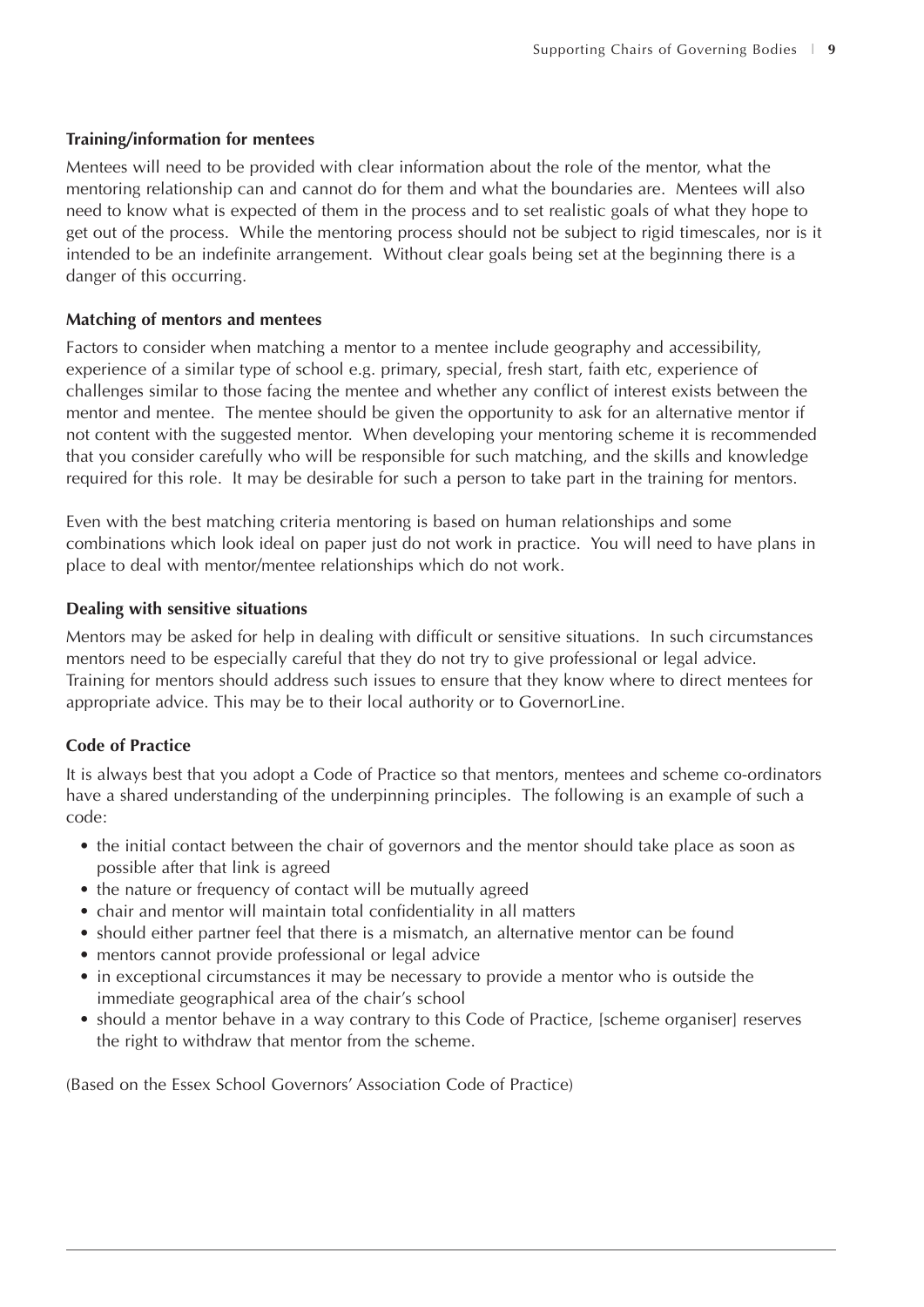#### **Implementing and evaluating your mentoring scheme**

Issues to consider when implementing your scheme include:

- advertising the scheme and encouraging uptake
	- some schemes have reported low take-up so it is recommended that you consider how to describe the service, how to access it, that it is confidential and whether it is free (such a service could be provided as part of the overall LA governor support package, or could be bought in as required).
	- make sure that headteachers, SIPs and clerks are aware of the scheme as they may be in a position to identify chairs who would benefit.
	- include information about the scheme in relevant literature, e.g. GB self-evaluation materials/Quality Mark literature materials
- co-ordination of the scheme on a day to day basis and who will undertake this role
- whether mentors should be paid or volunteers
- the claiming of expenses
- on-going support for mentors
- collecting feedback from mentors and mentees in order to evaluate the scheme's effectiveness
- allowing mentors to learn from sharing feedback
- maintaining confidentiality in all of the above

#### **Support and recognition**

It is recommended that you set up a mechanism so that mentors receive ongoing support. This should include opportunities to:

- share good practice
- offer mutual support
- reflect on experience

It is also recommended that you look for opportunities to recognise and celebrate the mentors' work. This could include a letter of thanks. You may also want to consider recognising mentors through any awards schemes for governors or through articles in your newsletter.

#### **Sustainability**

In considering the sustainability of your scheme you will need to:

- seek feedback from both those who have used the scheme and also those who have not, to establish what the barriers to uptake might be for example, cost, confidentiality concerns, etc.
- review the costs to mentors themselves in terms of time and expenses and whether this is having an impact of the length of time mentors will sustain the role.
- continue to promote the scheme and seek to recruit new mentors.
- continue to promote the scheme to maintain uptake of the service.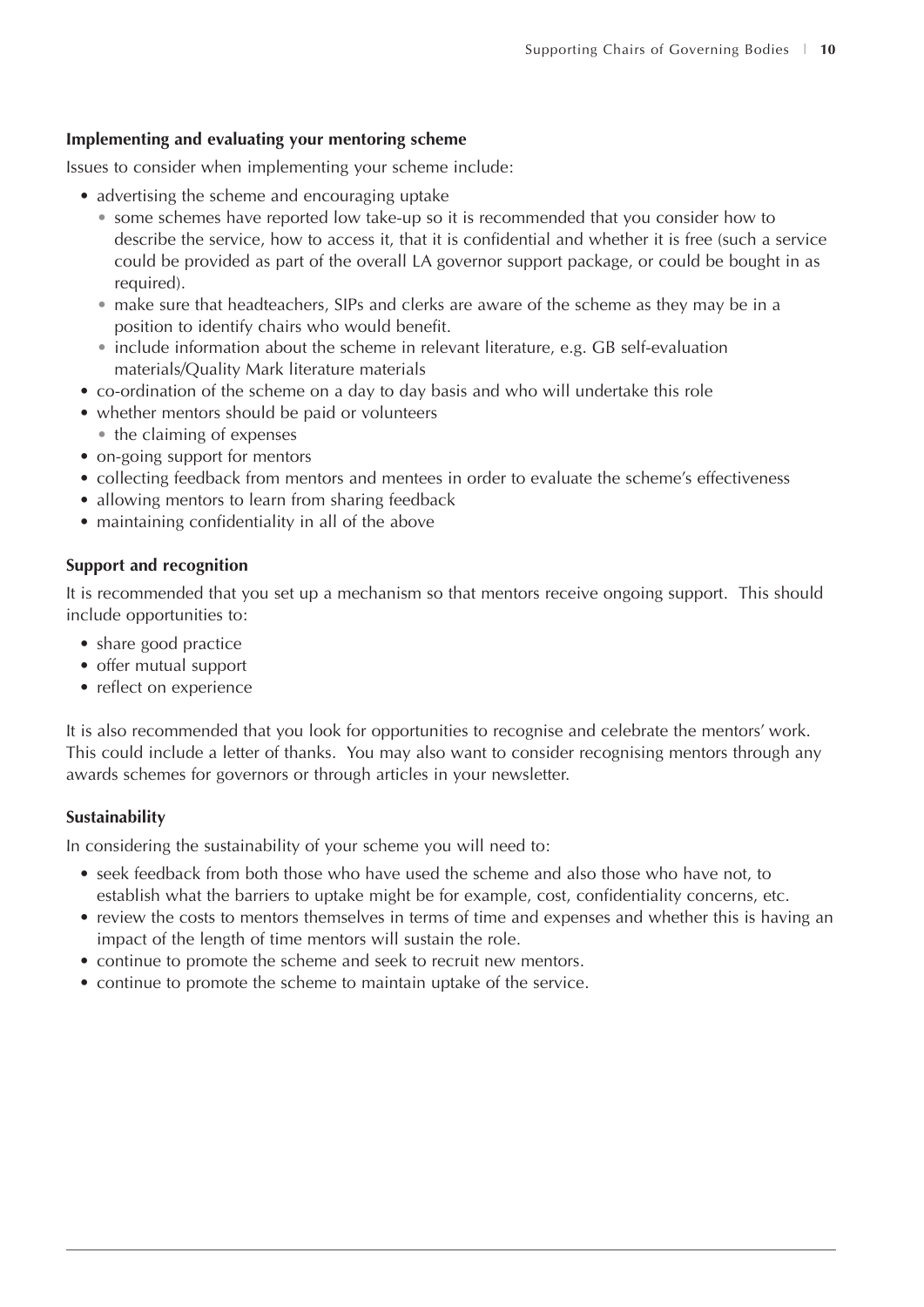## **Annex A**

## **Some examples of current mentoring schemes**

## Case Study 1: Essex School Governors' Association

*An example of an independent formal scheme run by a governor association with the co-operation of the LA*

Essex School Governors Association (ESGA) operates an independent scheme accessible to all governing bodies. The LA Governor Services Department supported the Association in setting up the scheme. Mentors are trained by the local authority HR department which includes a briefing on issues such as confidentiality, the difference between the role of a mentor and someone offering professional advice and mentoring techniques. Protocols have been devised, together with handbooks for mentors and mentees, model letters, expense claim mechanisms, and other supportive documentation.

Mentors self-nominate and supply an appropriate reference. Mentors commit to adhere to the Code of Practice for the scheme. The Code of Practice outlines the timescale for initial and on going contact, where confidentiality will be observed, the issues of mismatching, that professional advice cannot be given and what happens if a mentor behaves contrary to the Code. .

If a chair of governors wishes to obtain mentor support, they contact the nominated contact on the ESGA Executive. In order to provide the most appropriate mentor, information will be needed about the circumstances facing the governing body. Once a potential mentor has been identified, the chair of governors will be given their details before contact is made. This gives both parties the opportunity to identify any conflict of interest that may not be immediately apparent and an alternative mentor found.

The nature of the support provided is determined by the needs of the chair of governors and the capacity of the volunteer mentor e.g. by telephone, meetings and/or an exchange of documentation.

The time scale over which the support will be available is determined by the needs of the chair of governors, the nature of the issues facing his/her governing body and the capacity of the mentor scheme.

Mentors are reimbursed by ESGA for travel expenses, and telephone/postage costs where appropriate and agreed in advance.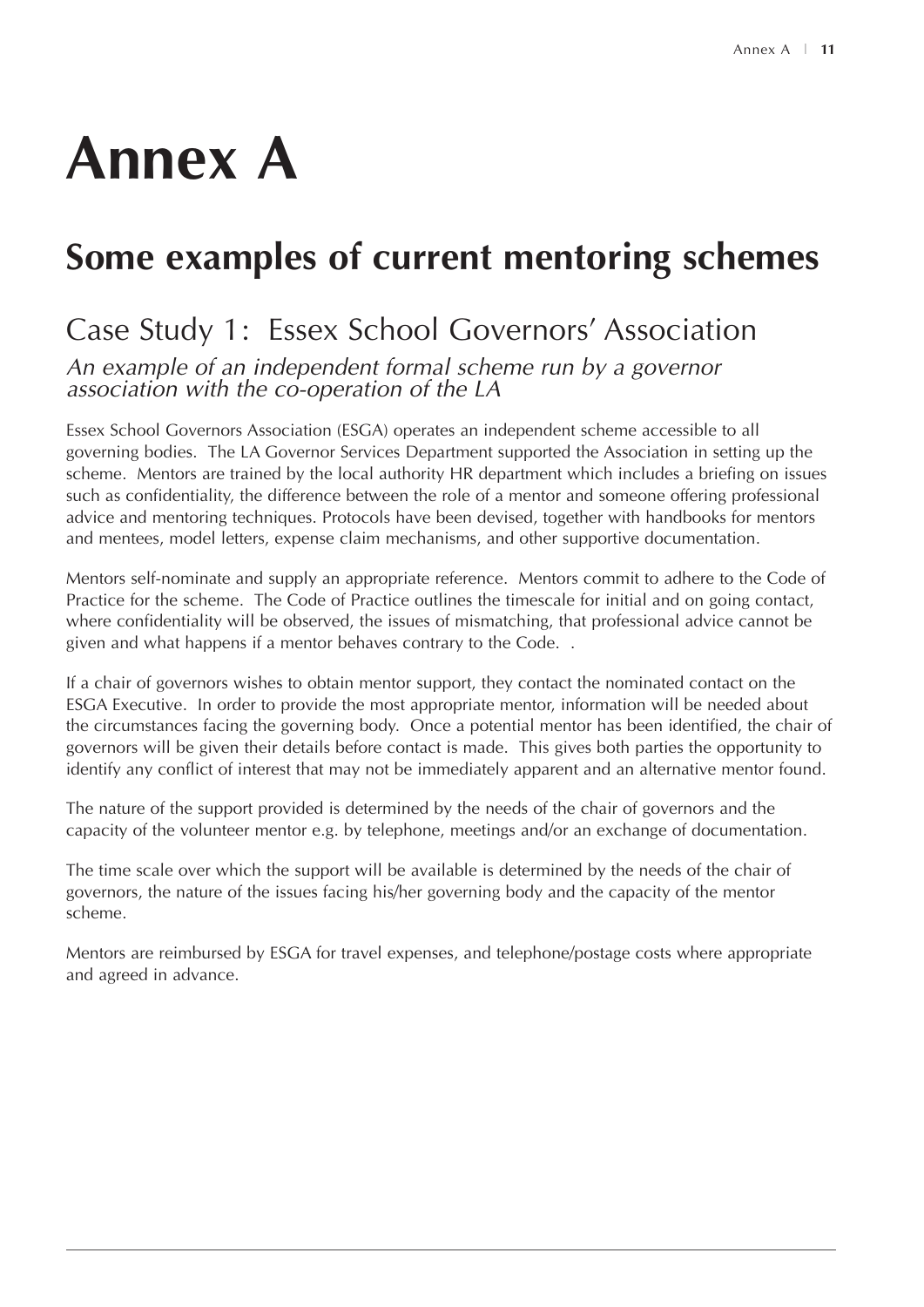## Case Study 2: Surrey Advanced Skills Governors

#### *An example of a LA scheme to develop advanced skills governors who provide support to governing bodies which can include mentoring*

Governor Services in Surrey are contracted out to a private provider, 4S. They run an Advanced Skills Governor Scheme whereby experienced governors can volunteer to become an ASG once they have successfully undertaken the required training. The training includes modules on support, training, the role of the additional governor, chairing temporary governing bodies and mentoring. One of Surrey's most experienced governors who has been an ASG for some years comments:

*Last year I was put into a school in special measures as an additional governor to support the governing body but found that much of my role involved, and still involves, mentoring the chairman.*

Key to this scheme is the matching of the ASG to the governing body. Governor Services personnel develop an understanding of the skills of the individual ASGs so that they can place them appropriately. Not all ASGs undertake the mentoring role.

## Case Study 3: Derby City

#### *An example of an intensive support programme for chairs provided by the LA, a strand of which is mentoring*

Derby City Governor Support has created a pool of experienced and effective chairs. They were identified by Governor Support staff, school improvement officers and other education officers who have knowledge and positive feedback on the work of the chairs.

Meetings were arranged for the mentors so that the outline strategy for mentoring could be explained. Expectations, time commitment, advice and support were also discussed. Another meeting was arranged for new chairs, their clerks and heads at which the mentoring strategy could be explained to them.

Subsequently Governor Support matched the mentors and mentees, and individual meetings were arranged at which an action plan for the first three months was agreed. The details remained with the mentor and mentee, but an outline was fed back to Governor Support.

Feedback has shown that communication is primarily through email and telephone; that meetings take place about twice a term and that shadowing (the new chair attends the experienced chair's governing body meeting) is proving to be very successful. Due to the success of the shadowing arrangement, it has been extended to include attending a committee meeting.

Derby City takes the support of new chairs very seriously and mentoring is within a wider programme of support. All are requested to attend the Taking the Chair course which runs twice a year and Governor Support arranges one-to-one meetings with each new chair, although due to time pressure these may take place on the phone.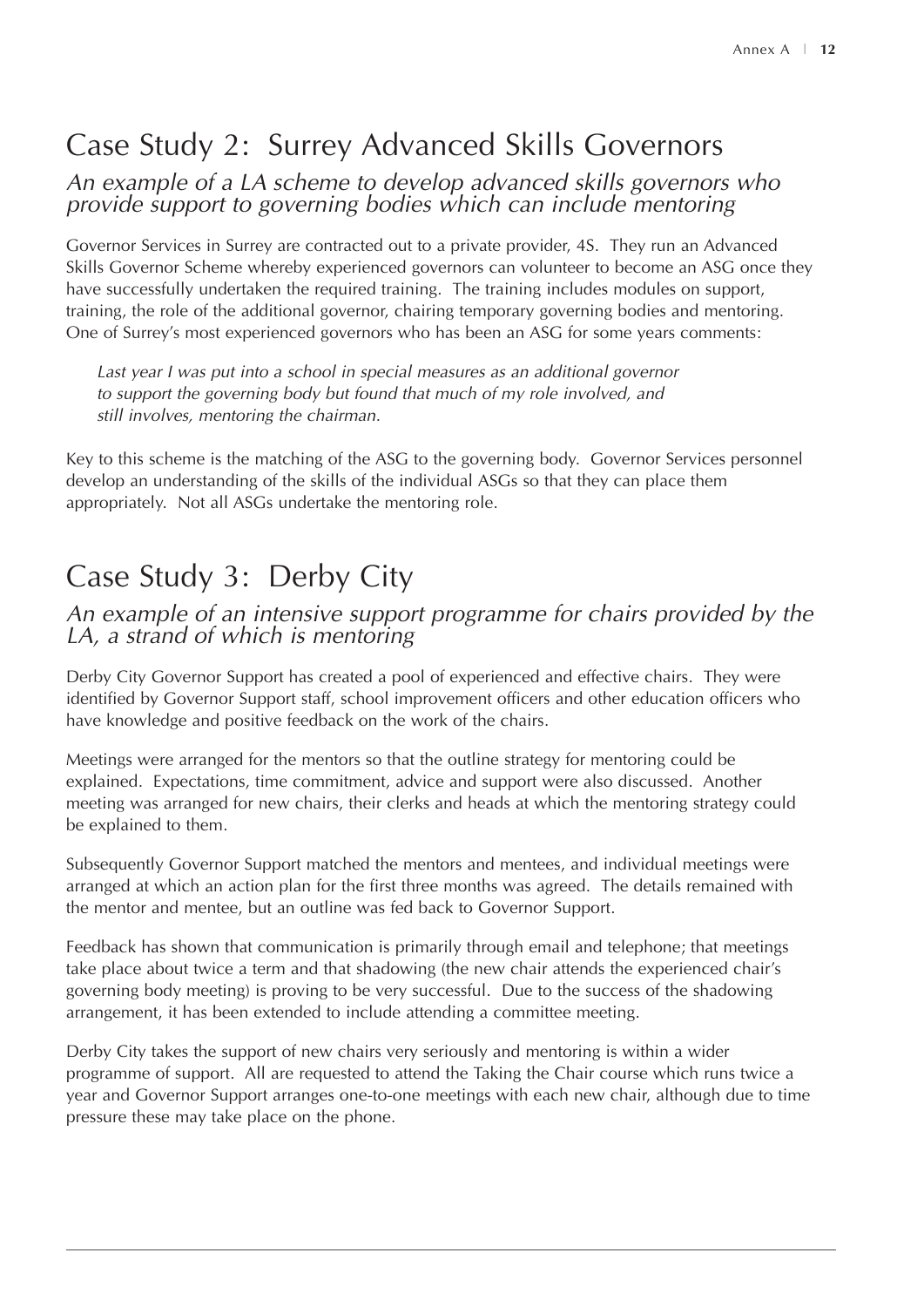### Case Study 4: Wiltshire

#### *An example of a formal LA scheme using paid governor consultants to support schools causing concern, a strand of which is coaching and mentoring for chairs*

Wiltshire provides an occasional matching service for new and experienced chairs. This happens on request or if a need is identified. A team of Governor Consultants is deployed to support chairs and governing bodies in schools causing concern and they work in conjunction with the head of school support. The Governor Consultants work very closely with the chair, in effect providing a coaching and mentoring service.

The Governor Consultants are all experienced governors and they are paid and have contracts. They are recruited through personal knowledge and are matched to schools causing concern through the school support route. They meet once a term with the head of governor services and the head of school support, although more informal contact takes place between meetings. Training on specific issues is arranged as necessary.

The head of governor services comments:

*Experience shows that coaching and mentoring the chair is usually the quickest and most effective way of improving the effectiveness of governing bodies in schools concern.* 

### Case Study 5: Hackney

#### *An example of whole school support for a school in difficulty, a strand of which was mentoring for the chair of governors*

Education services in Hackney are run by a private provider, The Learning Trust. Experienced chairs of governors have provided support for other chairs through both formal and informal arrangements at the request of the Learning Trust. Hackney Governors' Association provides an example of support to schools in difficulty through parallel support for the governing body and for the senior leadership team. In one example, a year long link, an experienced chair of a successful school set up training for the governing body of a school in difficulty, became the chair's mentor, worked with the committee chairs and generally supported the governing body in becoming more pro-active. At the same time one of the assistant heads of the successful school also worked with the school in difficulty as acting head with support from their own headteacher. This support, from the chair, head and assistant head of a successful school was effective in supporting the school in difficulty.

Hackney Governors' Association run small group workshops at their meetings to share good practice and offer mutual support. Mentoring for chairs and for new governors has been prioritized.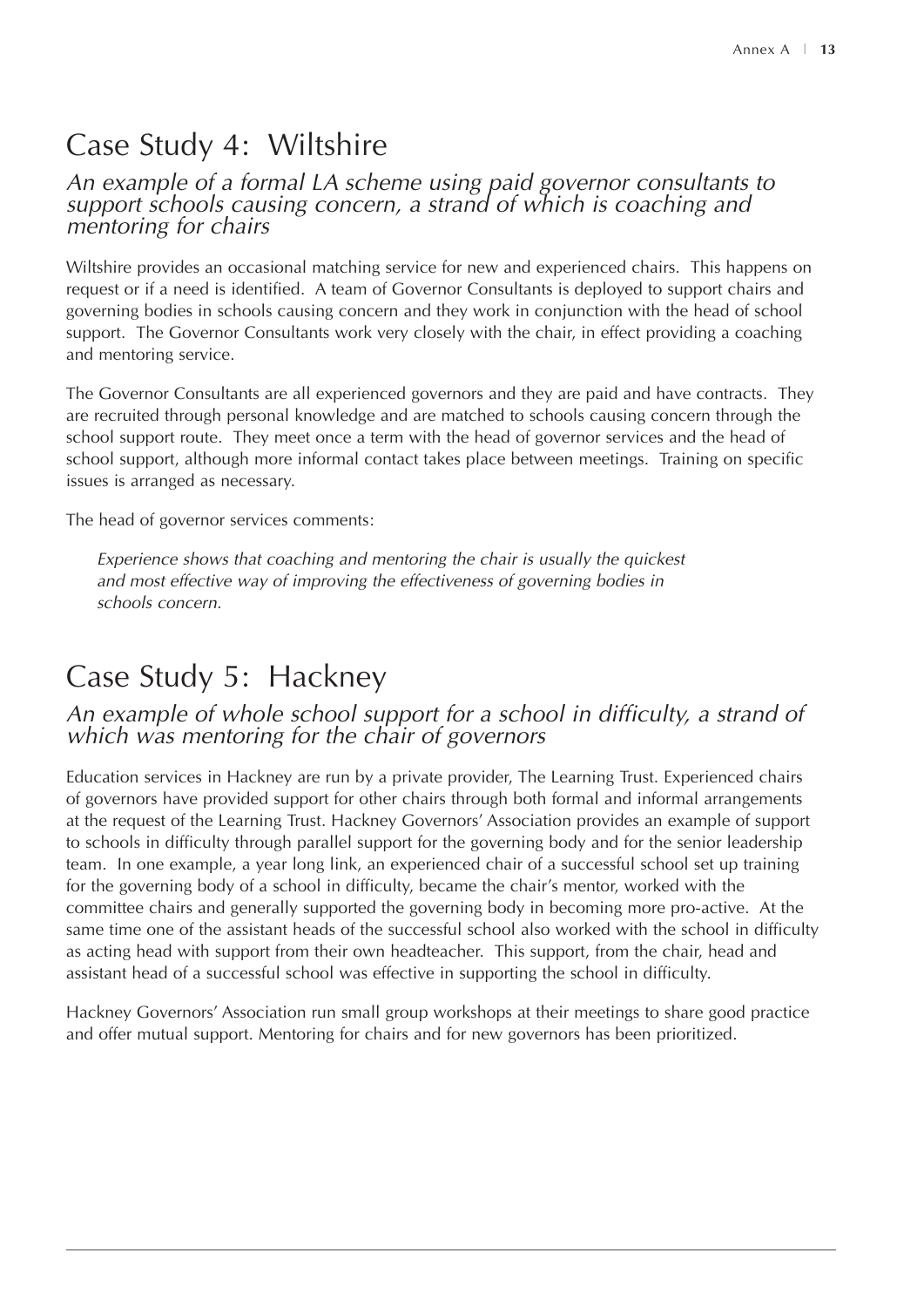## Case Study 6: Thurrock

#### *An example of a LA/Association mentoring scheme for new governors which could be adapted for chairs*

The LA has a mentoring scheme for governors, particularly those who are newly appointed. The initiative has the potential to be adapted to meet the needs of chairs. It is operated in partnership with the Thurrock Association of Governors (TAG).

The Thurrock scheme defines mentoring as an enabling and supportive relationship which is confidential, based on a non-judgmental approach, and which is flexible and responsive.

The scheme aims to enhance the effectiveness of governors by developing their self-confidence, their ability to reflect on their experiences, and to apply their knowledge, skills and understanding to the role.

The mentor is responsible for establishing and maintaining contact and for co-coordinating any meetings. Contact can be through phone and email contact as well as face to face meetings.

TAG maintains a list of experienced governors who have volunteered to act as mentors. The LA/TAG Training Group meet volunteers before they are added to the list and will offer training and support as appropriate.

Mentees are supplied with brief details of mentors and are given the opportunity to make a choice. The proposed mentor will be notified by TAG and will make the first direct approach to the mentee.

The mentee and mentor agree the objectives for the relationship and the arrangements for contact.